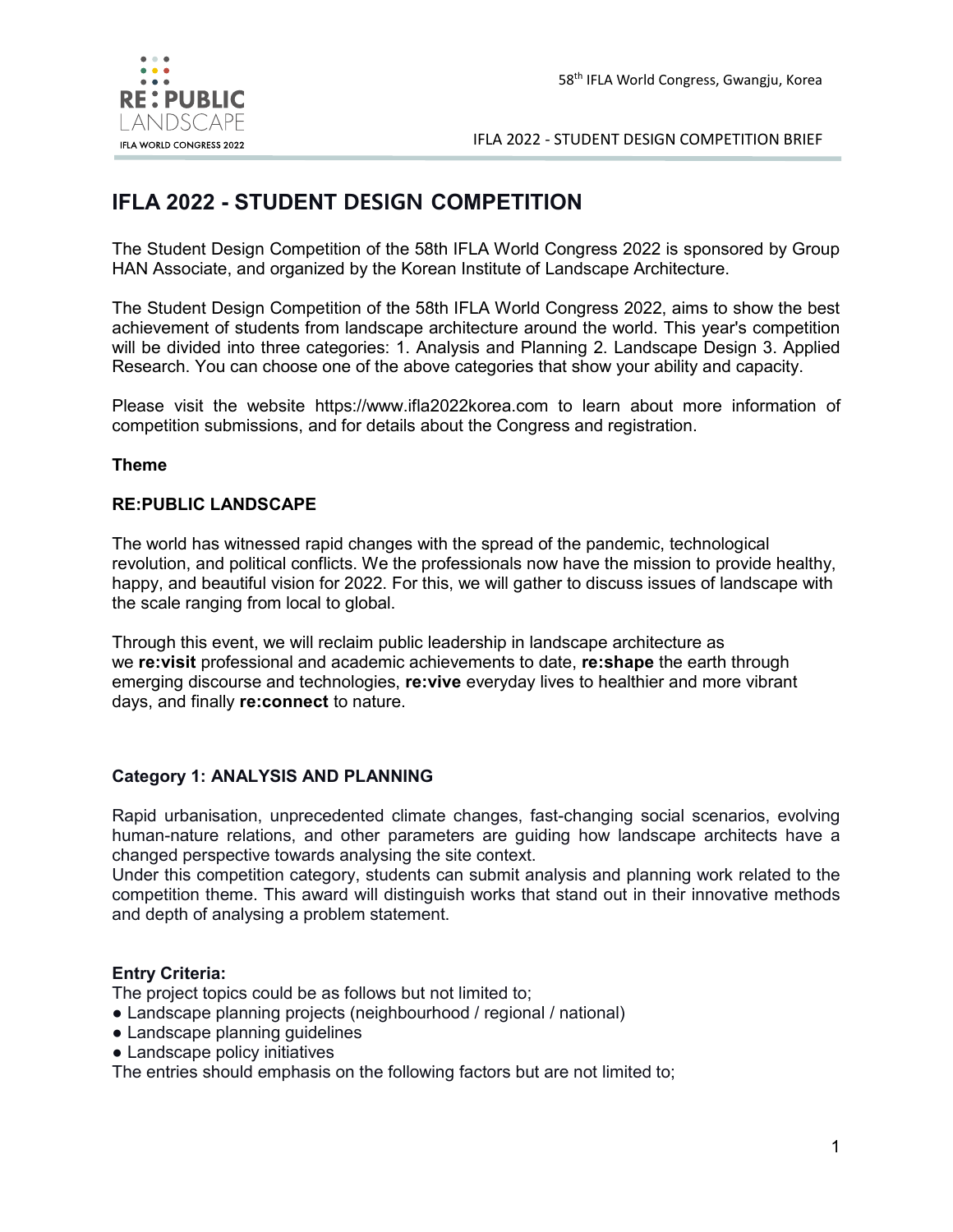

● Contextual site analysis of the physical elements such as built / natural, social factors, historical and cultural influences, environmental factors, ecology, biodiversity, etc.

## **Judging Criteria:**

The submissions will be judged based on the following criteria;

- Analysis and methodology demonstrated
- Quality of planning and design strategies
- Integration of analysis outcomes and planning efforts
- Innovative approaches and new areas of studies
- Clarity of presentation of data collection and analysis

#### **Project site and scale:**

• Students are free to select the context and site of their projects.

• Students are free to choose the scale of their project that is appropriate in conveying their planning and design strategies.

● Students are free to choose any topic that needs an analytical design approach.

#### **Submission requirement:**

The official entry form (download from the web page or here) listing the author or team of the project, the project title, the school/university, and program name, and the endorsement of the dean or program head. Save as an un-editable PDF.

● All submission documents must be saved as a PDF and include the project title, but with no mention of the project team or school. As entries are received, serial numbers will be assigned, and entries shall be referred to by number to ensure anonymity during the judging.

● Copies in PDF form of the project (numbered in the order they should be viewed). These should be prepared to be viewed as A3 printed documents in portrait format.

1. Project statement: 150 words or less. The submission must mention the title for the work that accurately represents the thought process of the project. The project statement shall clearly state the goals and objectives of the project. Students should briefly explain the analysis outcome and methodology used for the planning and designing process. The text must be unjustified, leftaligned, and double spaced, in Times New Roman, font 12

2. Project Narrative: 300 words or less. Define what kinds of data were collected and analysed. Explain the methodologies used in data collection and analysis. Describe how the data analysis was integrated with the design/planning guidelines. The text must be unjustified, left-aligned, and double spaced, in Times New Roman, font 12

3. Posters (2 panels in portrait format): 250 words excluding legend, notes, captions, and citations. The panels must include the project title, research methodology with an illustrated link between the analytical findings and design outcome. Provide a range of drawings at a range of scales and diagrams that are appropriate for illustrating the project/guidelines. Students must incorporate the project statement and project narrative into the first panel of posters.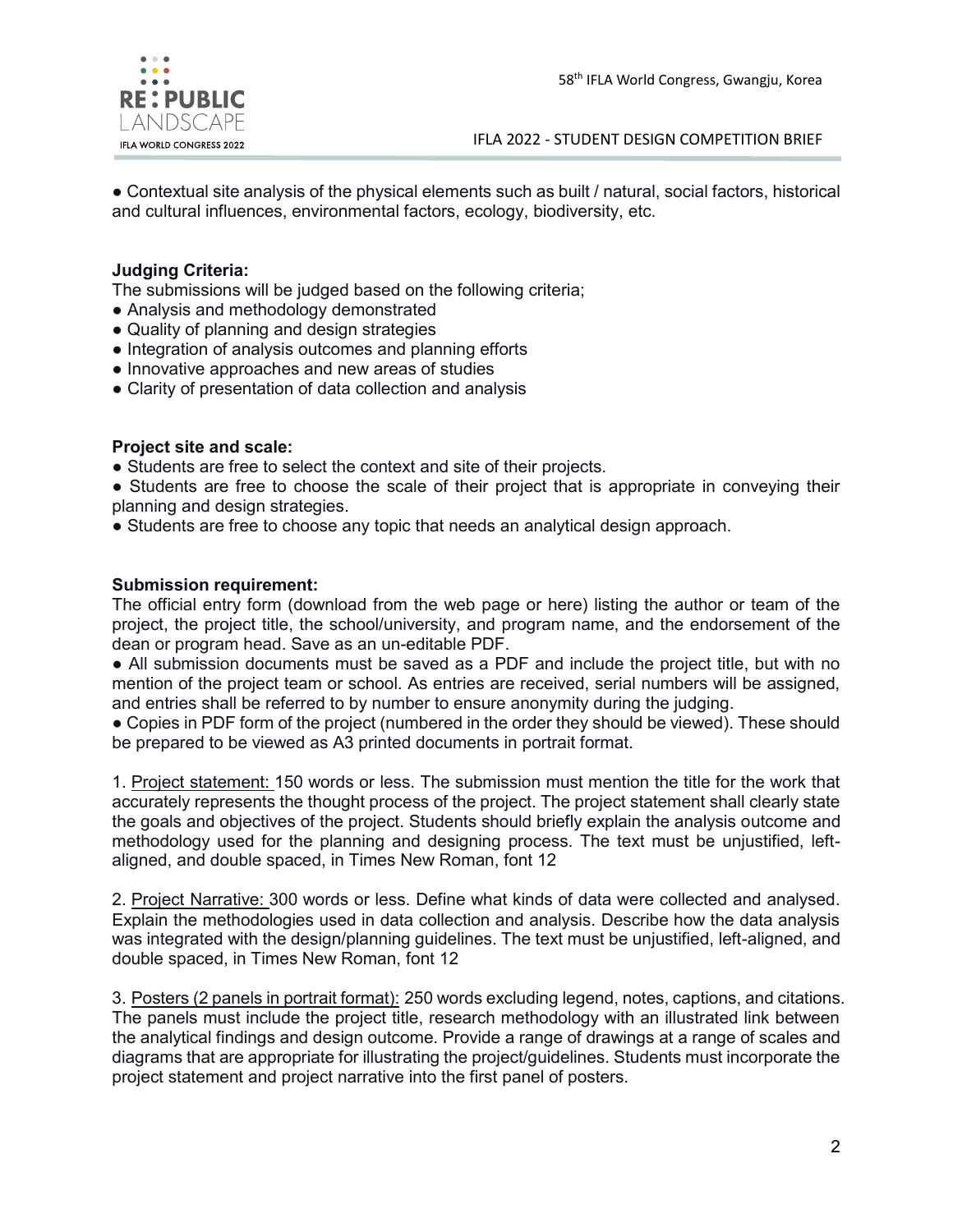

If the project should be a prize winner, full-sized posters (2 panels A1 in portrait format) shall be submitted. When printed at 100% size, the final product must comprise a maximum of two (2) A1 posters (each one measuring 841mmx594mm, a portrait format only). The posters will be displayed next to each other with a 20 mm gap between them.

## **Eligibility:**

The competition is open to all diploma, undergraduate, and graduate students of Landscape Architecture, including diploma, undergraduate and graduate students studying landscape architecture in university programs that are not specifically identified as Landscape Architecture. Both individual and group submissions will be accepted, and for each student or group, only one entry is permitted. Students must be enrolled in a program at the time of the competition's judging to be eligible. Broad interdisciplinary submissions are welcomed; however, the team must be headed by a landscape architecture student. The number of members in each participating group shall not exceed five (5). Professional collaborators and associates of jury members, and their relatives up to the third degree, may not enter the competition. Students are prohibited from contacting any jury member before or during the competition process. Please direct any inquiries to **2022 Student Competition Organising Committee Co-chair** Prof. Soonki Kim [\(soonkikim@scnu.ac.kr\)](mailto:soonkikim@scnu.ac.kr), **copy Analysis & Planning category Co-chairs** Mayura Patil [\(mayura2604@gmail.com\)](mailto:mayura2604@gmail.com)%20/) / Anastasia Nikologianni [\(natasa.nikologianni@gmail.com\)](mailto:natasa.nikologianni@gmail.com)

#### **Please note the following:**

Projects consisting of several posters or of orientation other than what is specified in brief (2 posters, portrait orientation) will be disqualified. Any written text on the panel must be in English, except a complementary translation of the project title into a second language. Projects with a description or written texts in a language other than English or exceeding the maximum words shall be disqualified. The entrants must ensure that all research data, images, photographs, and other material taken from different sources are correctly attributed. Source credits are not included in the word count. Digital files PDF files of posters must have a 300dpi resolution, and the size of the file shall be a maximum size of 20MB. Larger files will not be accepted. It is the responsibility of the authors/teams to guarantee that the final images and files are in the size and resolution adequate to their reading.

## **Category 2: LANDSCAPE DESIGN**

Under this category, students can submit their individual/teamwork for site-specific Landscape Architecture projects and address relevant questions in the Landscape field. This category emphasizes design formulation techniques, narratives, methodologies, and detailed studies of the associated subject matter for better-curated experiences and taking relevant sensitive approaches.

#### **Judging Criteria:**

The project topics could be as follows but not limited to: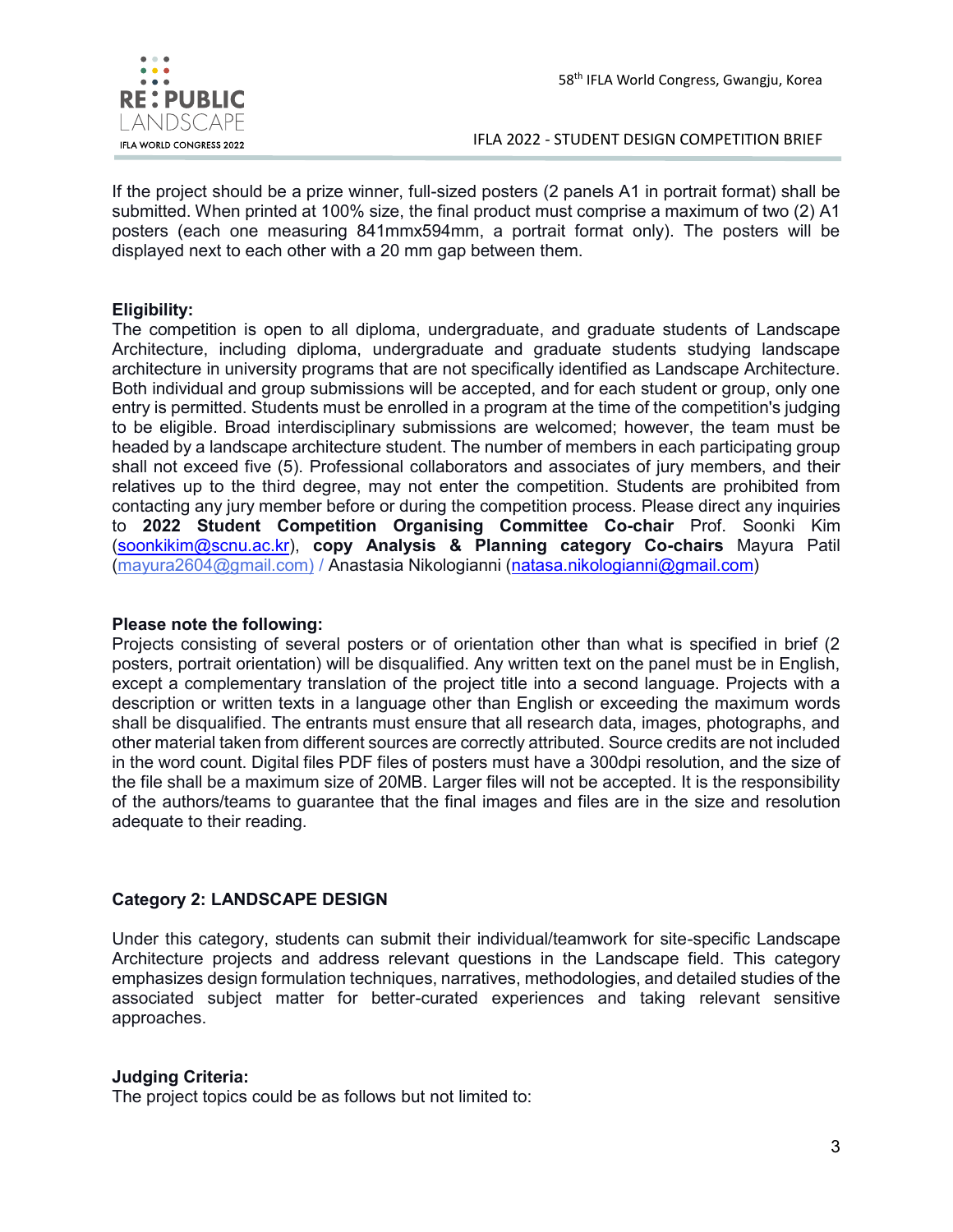

- Public/private projects of any kind and varying scales
- Landscape art or installations
- The entries should reflect on the following factors but not limited to:

● Contextual site analysis of physical elements, such as built / natural, social, historical, cultural influences, environmental factors, ecology, biodiversity, etc.

The submissions will be judged based on the following criteria:

- Relevance of the subject to 21st-century challenges
- Good narratives, design formulation, and approaches
- Clarity and quality of the design concept and interpretation concerning the parameters set
- Innovation and creative thinking to challenges and proposed solutions
- Clarity and creativity in presentation

#### **Project site and scale:**

• Students are free to select the context and site of their projects.

• Students are free to choose the scale of their project that is appropriate in conveying their design ideas and strategies.

● Students are free to choose any topic that requires multidisciplinary approaches

#### **Submission requirement:**

• The official entry form (download from the web page or here) listing the author or team of the project, the project title, the school/university, and program name, and the endorsement of the dean or program head. Save as an un-editable PDF.

● All submission documents must be saved as a PDF and include the project title, but with no mention of the project team or school. As entries are received, serial numbers will be assigned, and entries shall be referred to by number to ensure anonymity during the judging.

● Copies in PDF form of the project (numbered in the order they should be viewed). These should be prepared to be viewed as A3 printed documents in portrait format.

- 1. Project statement: 150 words or less. The submission must mention the title for the work that accurately represents the thought process of the project. The project statement shall clearly state the goals and objectives of the project. Students should briefly explain the problems addressed and the design process that led to the outcomes. The text must be unjustified, leftaligned, and double spaced, in Times New Roman, font 12.
- 2. Project Narrative: 300 words or less. Define what kinds of data were collected and analysed. Explain the design methodologies and rationale behind design strategies. The text must be unjustified, left-aligned, and double spaced, in Times New Roman, font 12,
- 3. Posters (2 panels in portrait format): 250 words excluding legend, notes, captions, and citations. The panels must include the project title, problem statement, design process, and design proposal. Provide a range of drawings at a range of scales and diagrams that are appropriate for illustrating the project/guidelines. The project statement and project narrative must be incorporated into the first panel of posters.

If the project should be a prize winner, full-sized posters (2 panels A1 in portrait format) shall be submitted. When printed at 100% size, the final product must comprise a maximum of two (2) A1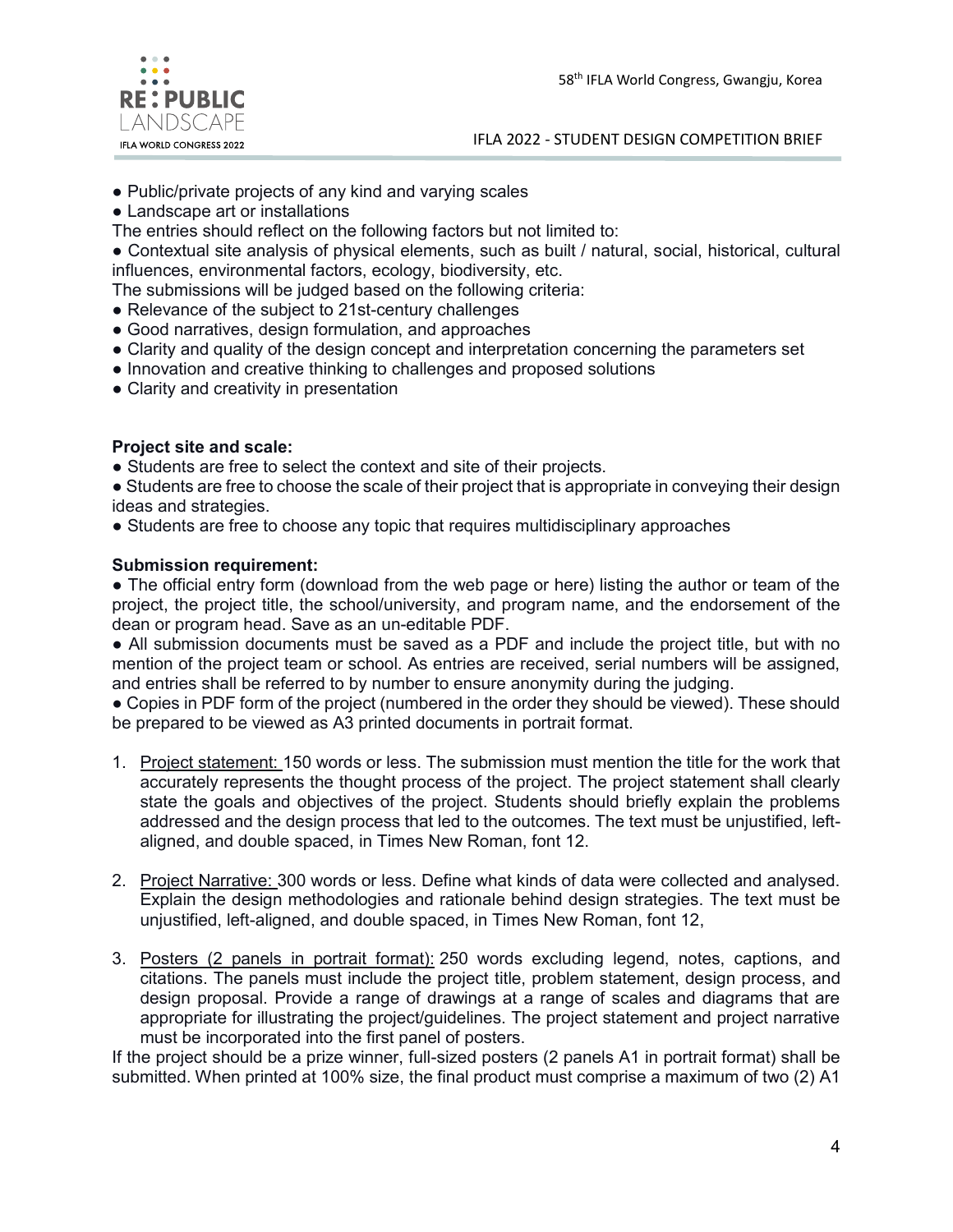

posters (each one measuring 841mmx594mm, a portrait format only). The posters will be displayed next to each other with a 20 mm gap between them.

## **Eligibility:**

The competition is open to all diploma, undergraduate and graduate students of Landscape Architecture, including diploma, undergraduate and graduate students studying landscape architecture in university programs that are not specifically identified as Landscape Architecture. Both individual and group submissions will be accepted, and for each student or group, only one entry is permitted. Students must be enrolled in a program at the time of the competition's judging to be eligible. Broad interdisciplinary submissions are welcomed; however, the team must be headed by a landscape architecture student. The number of members in each participating group shall not exceed five (5). Professional collaborators and associates of jury members, and their relatives up to the third degree, may not enter the competition. Students are prohibited from contacting any jury member before or during the competition process. Please direct any inquiries to **2022 Student Competition Organising Committee Co-chair** Prof. Soonki Kim [\(soonkikim@scnu.ac.kr\)](mailto:soonkikim@scnu.ac.kr), **copy Landscape Design category Co-chairs** Alessandro Filla Rosaneli [\(alefilla@yahoo.com\)](mailto:alefilla@yahoo.com) / Dennis Karanja [\(karanjak@sabs.jkuat.ac.ke\)](mailto:karanjak@sabs.jkuat.ac.ke)

#### **Please note the following:**

Projects consisting of a number of posters or of orientation other than what is specified in brief (2 posters, portrait orientation) will be disqualified. Any written text on the panel must be in English, except for a complementary translation of the project title into a second language. Projects with a description or written texts in a language other than English or exceeding the maximum words shall be disqualified. The entrants must ensure that all research data, images, photographs, and other material taken from different sources are correctly attributed. Source credits are not included in the word count. Digital files PDF files of posters must have a 300dpi resolution, and the size of the file shall be a maximum size of 20MB. Larger files will not be accepted. It is the responsibility of the authors/teams to guarantee that the final images and files are in the size and resolution adequate to their reading.

## **Category 3: APPLIED RESEARCH**

The landscape architecture profession is constantly evolving and challenging how we design and investigate any landscape issue. Landscape design can both inform or be informed (preoccupancy research) by research. In the former case, through post-occupancy research, a site's design is assessed and provides information regarding how "successful" its design is in meeting the design aims, providing information that can be applied in similar sites and can perhaps also act as a case study. In the latter case, through pre-occupancy research, the design is based on research findings such as questionnaire surveys, literature review, etc., including post-occupancy research that addresses the aims of the particular landscape design presented. Research topics can range from life sciences, ecology, sociology, human behaviour, socio-psychology, etc. There is a great scope for applying proven research theories into scientific-based and/or evidence-based designs. Under this competition category, students can submit scientific-based and/or evidence-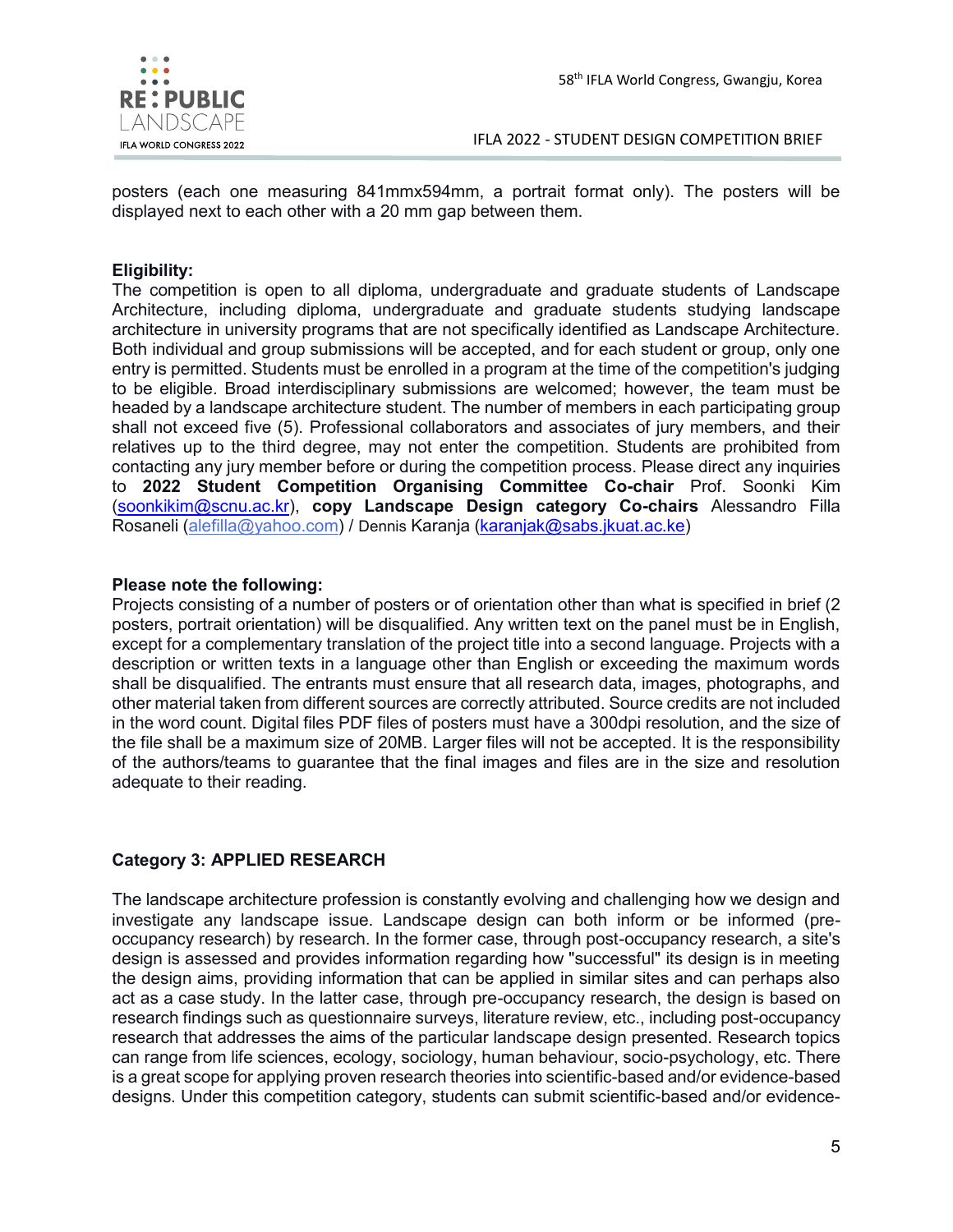

based design projects related to the competition theme. This award will distinguish works that translate recognized research from the landscape architecture field into creative design solutions.

## **Research Criteria:**

The students are recommended to refer only to the research papers that follow the following guidelines;

● Peer-reviewed research papers that are published in a well-recognized scientific journal.

● The research topic investigates challenges posed in current Landscape Architecture practices and their relation to physical, biological, social, and/or cultural realms.

- Research that is relevant to current challenges and published.
- The research paper may or may not have been written by the applicant.

## **Judging Criteria:**

The submissions will be judged based on the following criteria;

- Accuracy of research understanding and interpretation
- Analysis of research outcomes
- Design problem statement based on research analysis

● Design conceptualization and relevance to the selected research paper and links to current knowledge

- The visual clarity of presentation of research analysis and outcomes
- Value addition to the research topic chosen and the field at large

Submissions would add points if the designs were tested with either digital simulation or physical implementation to validate the research outcomes.

## **Project site and scale:**

● Students are free to select their projects' context, site, and scale.

• Students are free to articulate design problems based on the chosen research paper/s and decide a project scale that suits the design outcome envisaged.

#### **Submission requirement:**

• The official entry form (download from the web page or here) listing the author or team of the project, the project title, the school/university, and program name, and the endorsement of the dean or program head. Save as an un-editable PDF.

● All submission documents must be saved as a PDF and include the project title, but with no mention of the project team or school. As entries are received, serial numbers will be assigned, and entries shall be referred to by number to ensure anonymity during the judging.

● Copies in PDF form of the project (numbered in the order they should be viewed). These should be prepared to be viewed as A3 printed documents in portrait format.

1. Project statement: 150 words or less. The submission must mention the title for the work that accurately represents the thought process of the project. The project statement shall state the focused research problem. The entrant must give due credits to the referred research papers, the respective authors and fulfill citation requisites. Students should briefly explain the design statement derived from the research outcome analysis and methodology used for the design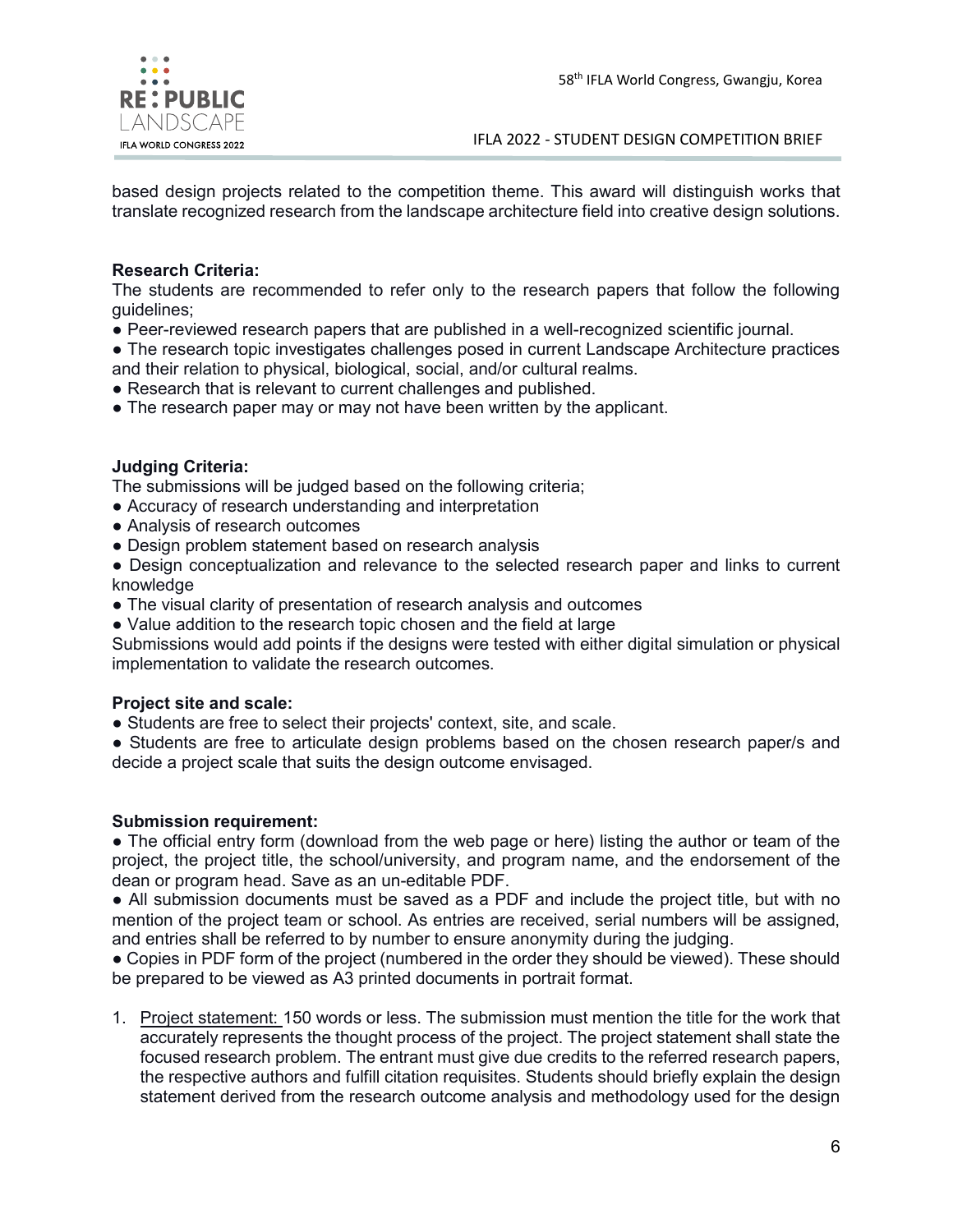

process. The text must be unjustified, left-aligned, and double spaced, in Times New Roman, font 12.

- 2. Project Narrative: 300 words or less. Define the research problem studied with an accurate literature review of relevant publications. Explain the analysis of the research outcome and design statement derived from it. Describe the outcomes of scientific-based or evidencebased design and conclusion concerning the relevance of the research in the current scenario, applicability in professional practice, and gaps/potential in the research topic. References and citations (in-text and full) should follow the Harvard Referencing System. The text must be unjustified, left-aligned, and double spaced, in Times New Roman, font 12.
- 3. Posters (2 panels in portrait format): 250 words excluding legend, notes, captions, and citations. The panels must include the project title, research methodology with an illustrated link between the research findings and design outcome. Provide a range of drawings at a range of scales and diagrams that are appropriate for illustrating the project. Students must incorporate project statement and project narrative into the first panel of posters.

If the project should be a prize winner, full-sized posters (2 panels A1 in portrait format) shall be submitted. When printed at 100% size, the final product must comprise a maximum of two (2) A1 posters (each one measuring 841mmx594mm, a portrait format only). The posters will be displayed next to each other with a 20 mm gap between them.

## **Eligibility:**

The competition is open to all diploma, undergraduate, and graduate students of Landscape Architecture, including diploma, undergraduate, and graduate students studying landscape architecture in university programs that are not specifically identified as Landscape Architecture. Both individual and group submissions will be accepted, and for each student or group, only one entry is permitted. Students must be enrolled in a program at the time of the competition's judging to be eligible. Broad interdisciplinary submissions are welcomed; however, the team must be headed by a landscape architecture student. The number of members in each participating group shall not exceed five (5). Professional collaborators and associates of members of the jury, and their relatives up to the third degree, may not enter the competition. Students are prohibited from contacting any member of the jury prior to or during the competition process. Please direct any inquiries to **2022 Student Competition Organising Committee Co-chair** Prof. Soonki Kim [\(soonkikim@scnu.ac.kr\)](mailto:soonkikim@scnu.ac.kr), **copy Applied Research category Chair** Mahdi Khansefid [\(mahdi.khansefid@gmail.com\)](mailto:mahdi.khansefid@gmail.com).

## **Please note the following:**

Projects consisting of a number of posters or of orientation other than what is specified in brief (2 posters, portrait orientation) will be disqualified. Any written text on the panel must be in English, except for a complementary translation of the project title into a second language. Projects with a description or written texts in a language other than English or exceeding the maximum words shall be disqualified. The entrants must ensure that all research data, images, photographs, and other material taken from different sources are correctly attributed. Source credits are not included in the word count. Digital files PDF files of posters must have a 300dpi resolution, and the size of the file shall be a maximum size of 20MB. Larger files will not be accepted. It is the responsibility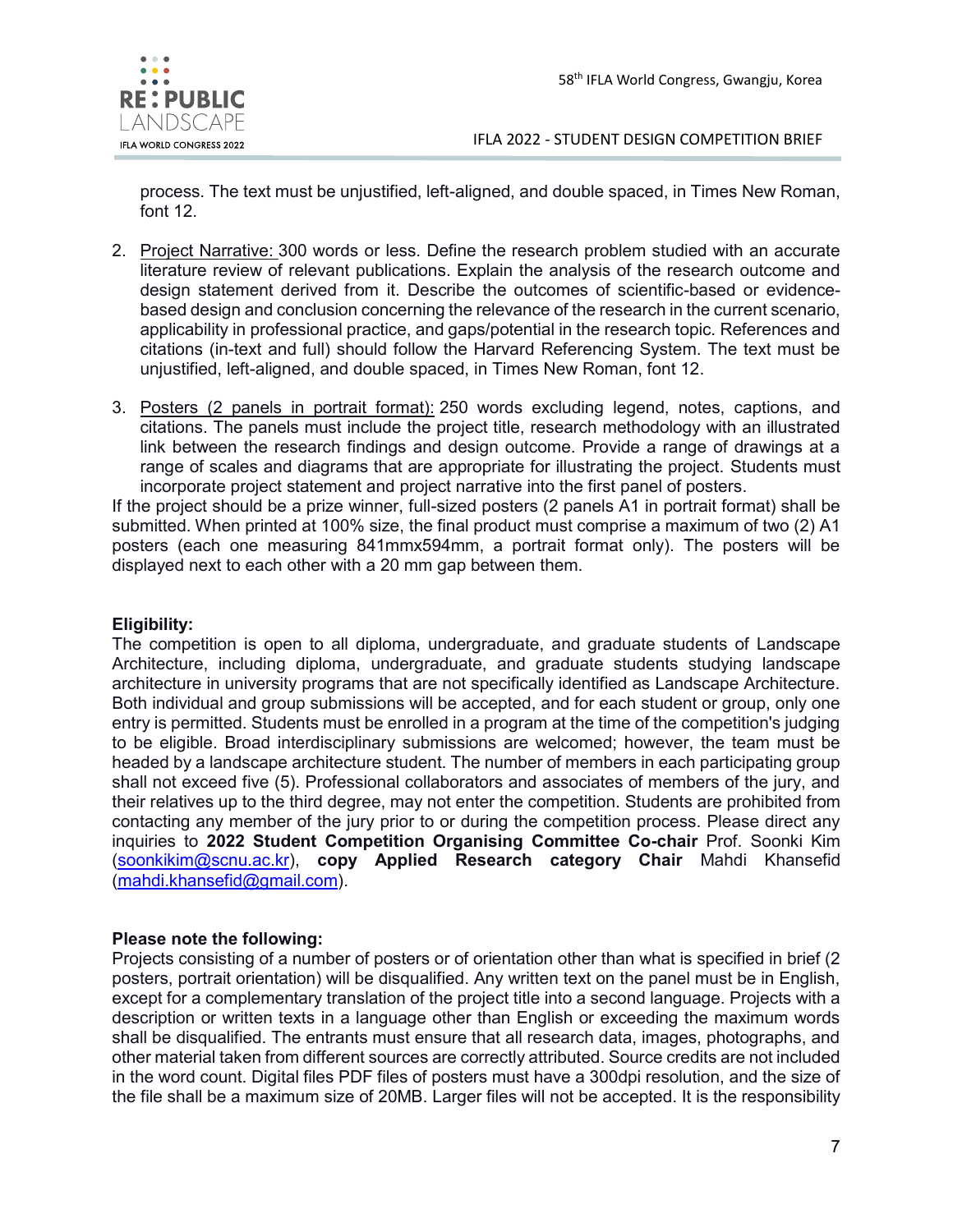

of the authors/teams to guarantee that the final images and files are in the size and resolution adequate to their reading.

## **Schedule**

(Korean Standard Time, GMT+9)

| Announcement                 | from January 28, 2022  |
|------------------------------|------------------------|
| Questions                    | February 14 - 28, 2022 |
| <b>Answers for Questions</b> | The end of March, 2022 |
| Submission                   | April 18 – 29, 2022    |
| Award                        | September 2, 2022      |

※ The results are individually notified of the winners and announced on the website (scheduled for August, 2022)

## **Submission**

Submit to [studentcompetition@ifla2022korea.com](mailto:studentcompetition@ifla2022korea.com) within the submission period.

## **Closing Deadline**

The submission will close on 29 April 2022. Any late submission will be not be accepted. Any extension of time is subjected to the discretion of the organising committee. Applicants are advised to keep a look out on the official website [IFLA WORLD CONGRESS, GWANGJU 2022](https://www.ifla2022korea.com/html/10)  [\(ifla2022korea.com\)](https://www.ifla2022korea.com/html/10) for any updated information.

## **Awards Detail**

Total 9 teams win the awards in all three categories.

| Category      | <b>GROUP HAN Prize for Analysis and Planning</b>                          | 1,500 USD |
|---------------|---------------------------------------------------------------------------|-----------|
|               | <b>GROUP HAN Commendation Award for Analysis and Planning</b>             | 1,000 USD |
|               | IFLA 2022 ORGANIZING COMMITTEE Special Award for<br>Analysis and Planning |           |
| Category<br>2 | <b>GROUP HAN Prize for Landscape Design</b>                               | 1,500 USD |
|               | <b>GROUP HAN Commendation Award for Landscape Design</b>                  | 1,000 USD |
|               | IFLA 2022 ORGANIZING COMMITTEE Special Award for<br>Landscape Design      |           |
|               | <b>GROUP HAN Prize for Applied Research</b>                               | 1,500 USD |
| Category<br>3 | <b>GROUP HAN Commendation Award for Applied Research</b>                  | 1,000 USD |
|               | IFLA 2022 ORGANIZING COMMITTEE Special Award for Applied<br>Research      |           |